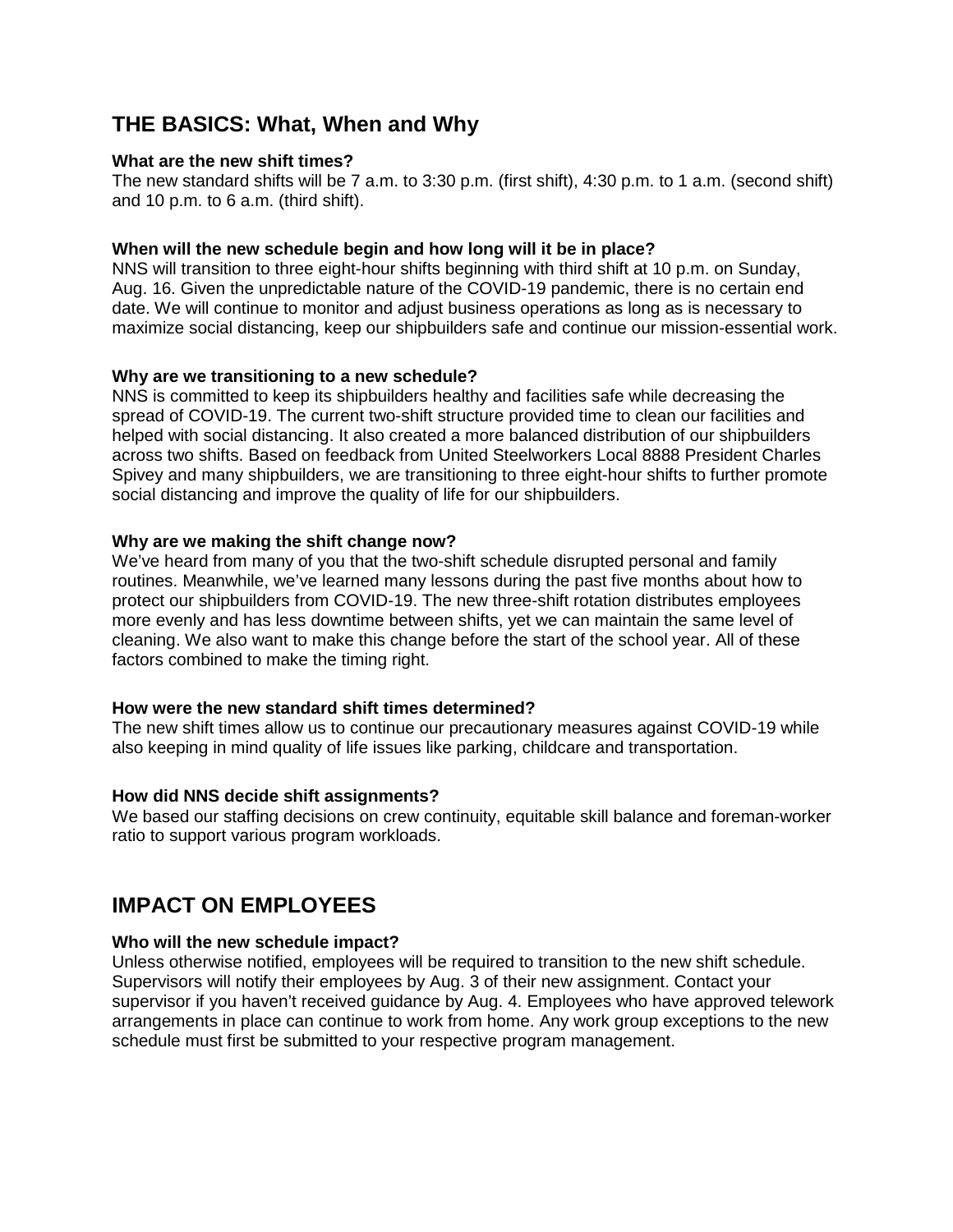## **Will I be assigned to the shift I was working before the current two-shift schedule, and can I request which shift I want to work?**

Because the new three-shift structure will be more balanced, there is no guarantee you will receive your previous shift assignment. Represented employees interested in requesting shifts must apply for a shift change in accordance with their collective bargaining agreement by submitting a shift change request form to their immediate supervisor. Salaried employees should work with their management to determine if alternate work schedules are available.

## **Will there be weekend work? If so, will the new shift times be implemented during the weekend as well?**

There may be weekend work due to the nature of our operations. The new standard shifts will generally apply on weekends; however, your supervisor will notify you of exceptions.

### **Does the new standard shift schedule impact my ability to work from home?**

Employees who can work from home, and who have supervisor approval, should continue to do so.

## **I'm a salaried employee and I'm already on an approved flexible schedule. Do I need to fill out a new flexible schedule request form?**

Yes. You have to submit a new flexible schedule request form.

# **Will the new schedule impact my paycheck?**

Hourly rates are negotiated and will not change as a result of the shift change. Salaried employees' salaries will also not be impacted. If applicable, night shift differential will be received.

### **Will there be overtime opportunities?**

Limited overtime will be necessary in some areas to maintain our critical operations.

# **Is the company considering other leave options?**

We are evaluating longer-term leave of absence options, and will provide more information as it becomes available.

# **BROADER IMPACTS: PROGRAMS, WORKFORCE, UNION**

# **Will the transition to three shifts result in a reduction of workforce or production?**

There are no plans to reduce the workforce or production with this transition.

### **Will all programs be on the same schedule?**

Yes, however, some employees must work modified shifts to maintain critical operations. Employees working temporarily or permanently at offsite locations will follow the guidance of those locations. (i.e. Kesselring (KSO), naval facilities and other off-site work).

# **Is the new shift within the parameters of the collective bargaining agreement?**

Yes. The shift change is within the parameters of the collective bargaining agreement.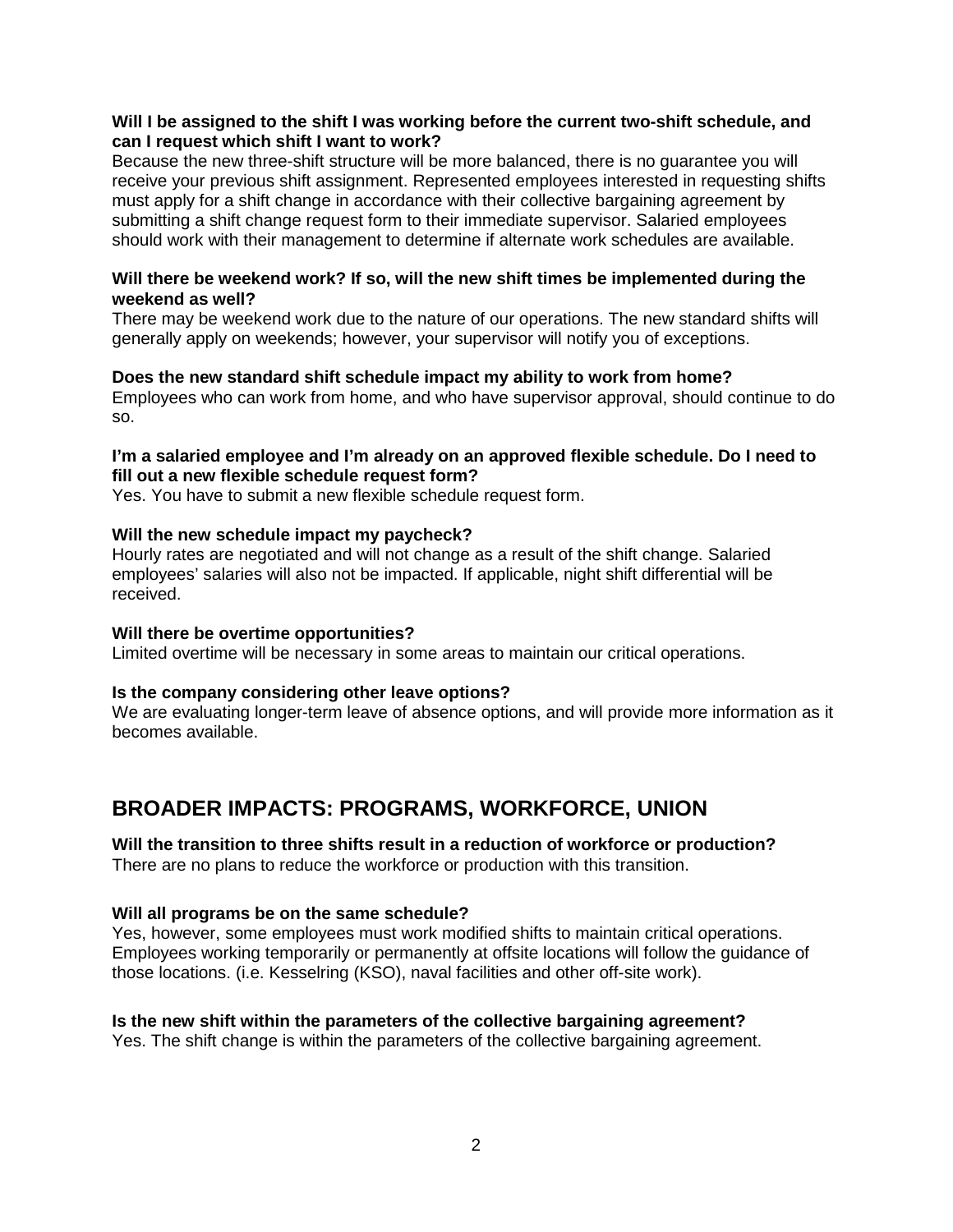### **Why does it seem like there are some areas of the shipyard already working the new shift or a different shift altogether?**

Some employees transitioned to the new shift early for business reasons. Others will also need to work modified shifts to maintain critical operations. Employees working temporarily or permanently at offsite locations will follow the guidance of those locations. (i.e. Kesselring (KSO), naval facilities and other off-site work).

# **DAILY DETAILS: PARKING, LUNCH, DRIVE TIMES, CLINIC**

# **Will there be any adjustments to parking/shuttles?**

Open parking will remain in place, and we will continue to monitor parking as more people return to work. Driver and shuttle schedules will be modified to accommodate the shift change.

### **Will Hampton Roads Transit (HRT) adjust its schedules?**

Yes, HRT plans to adjust its route schedules to support our new shifts. However, they are reviewing the timeline necessary for implementation and we will communicate the dates and route changes as soon as they become available.

Visit the NNS Parking & Transportation website to [view a list of frequently asked questions.](https://nns.huntingtoningalls.com/parking-transportation/temporary-shift-change-faqs/)

### **What are the new designated lunch periods?**

Generally, lunch breaks will be 12-12:30 p.m. (first shift), 8:30-9 p.m. (second shift) and 2-2:20 a.m. (third shift). There could be some variation depending on where you work. Your supervisor will provide additional information about lunch breaks. Remember, regardless of the time, it is important to maintain a distance of 6 feet between yourself and others during lunch breaks.

### **When will the "no drive time" periods be enforced under the new shift schedule?**

"No drive times" to support staggered departures will be 3:20-3:40 p.m., 12:50-1:10 a.m. and 5:50-6:10 a.m. and will also be during the beginning of first and second shift lunches: 12-12:10 p.m. and 8:30-8:40 p.m.

### **What are the Clinic's hours of operations when the new shift schedule begins?**

Clinic hours will be 7 a.m. to 11 p.m. to provide service/coverage for all three of the new shift schedules. Employees requiring medical care after the Clinic closes should call \*911 or (757) 380-2222 and medical technicians will be dispatched to their location. Walk-in patients are instructed to follow posted directions on the Fire Department's main door.

# **PROTECTIVE MEASURES**

# **How will the shift transition help with social distancing?**

Like the two-shift structure, the new shift structure spreads shipbuilders more evenly over three shifts, and it still provides adequate time for cleaning during times of minimal activity.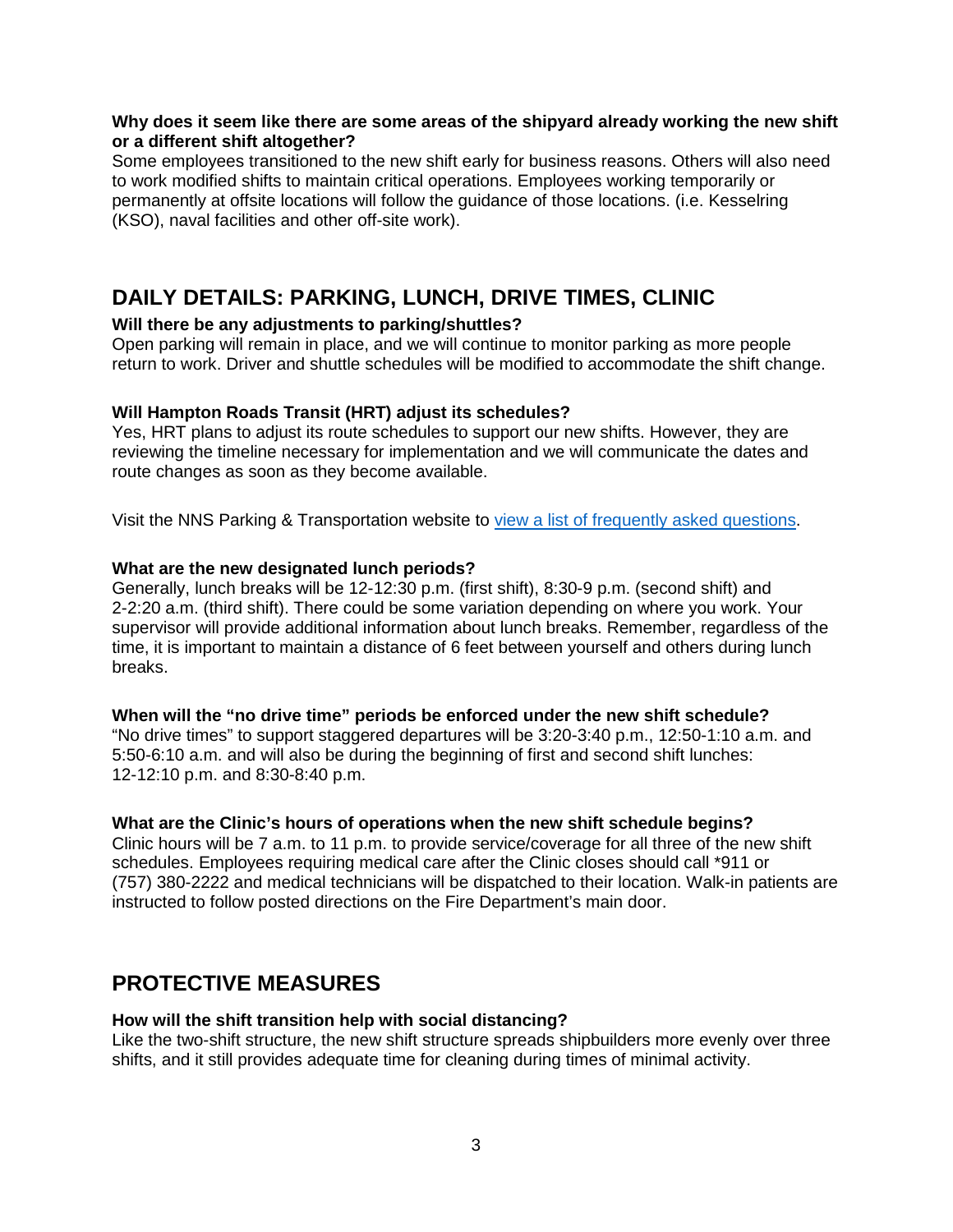# **What type of cleaning will be accomplished between shifts and will cleaning be shipyardwide?**

Cleaning will continue to take place across the shipyard and will focus on high-traffic and high touch-point areas, including bathrooms, common areas, timeclocks, turnstiles and hand rails. Shipbuilders will still be responsible for cleaning their own personal spaces (tools, equipment, desks, conference tables, kitchenettes, etc.).

## **How will the cleaning strategy for the new shift schedule compare to the cleaning strategy being implemented now?**

Cleaning will be at the same level as it was during the current two-shift schedule and will be distributed across three shifts including gaps between the shifts.

# **Who will participate in the cleaning efforts?**

The Plant Operations (O46) team will handle cleaning of high touch-point areas (bathrooms, turnstiles, hand rails, etc.). The Surface Preparation and Treatment (X33) team will still handle all shipboard cleaning. Shipbuilders are responsible for cleaning their own personal spaces (tools, equipment, desks, conference tables, kitchenettes, etc.). We will continue to use thirdparty professional cleaners to enhance our cleaning efforts when required.

# **Can I volunteer to help clean and get more hours?**

Cleaning staff have been identified. If more help is needed, we will solicit additional cleaning support.

## **The change to three eight-hour shifts improves social distancing, but what other protective measures can be done onboard ships?**

We've already received some good ideas. Shipbuilders have suggested using fire retardant materials or welding screens to create physical separation from others. Face shields are not a substitute for masks, but can complement masks for extra protection. Shipbuilders who are respirator-qualified can wear those instead of cloth face masks. Shipbuilders can move away when inspectors, Ship's Force or others must briefly enter their work space. Keep sending us your suggestions at [ideas@hii-nns.com.](mailto:ideas@hii-nns.com)

# **If cleaning takes place during work hours, will it result in bathrooms being closed?**

Yes, it will. While every attempt will be made to minimize disruptions, it will be necessary to close bathrooms on a rotating basis. This isn't a trivial question. We trust shipbuilders will let us know how this process is working as we embark on the new shift pattern.

# **LONG-TERM IMPACTS**

### **If our COVID-19 cases continue to rise after the shift change, will the shipyard shut down?**

We remain committed to staying open as long as it is safe to do so. If we were forced to shut down, a small number of shipbuilders (less than 500) would be required to work during our closure due to the nature of our operations. They would be paid. The majority of our 25,000 shipbuilders would not be paid during a closure unless they use earned annual leave time or paid time off.